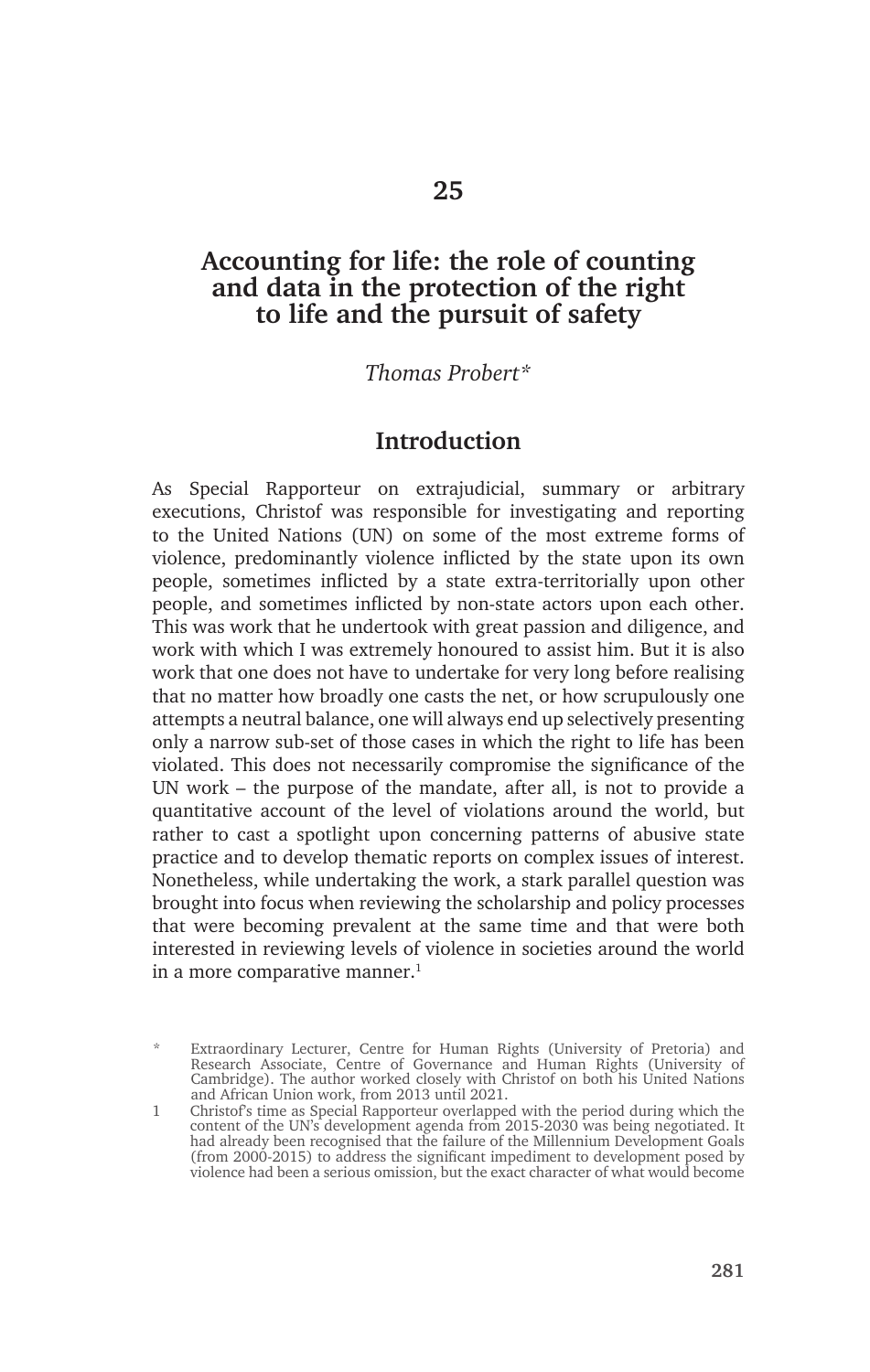It was with a view to better understanding this broader picture, and situating the mandate's work within it, that during 2013 and 2014 we undertook a number of research projects and engagements that would ultimately be reflected in Christof's 2014 report to the General Assembly.<sup>2</sup> This involved collaborating with the UN Office of Drugs and Crime (UNODC) in Vienna, which at that time was working on an iteration of its *Homicide* report, and the World Health Organisation (WHO)'s Violence Prevention Unit, which was partnering to convene a landmark conference on violence reduction in Cambridge in 2014.

In his report to the General Assembly, Christof presented the broad contours of the picture that emerged from these two global bodies – UNODC's comparison of reported homicides, and the WHO's analysis of violent deaths based on health records. Both approaches, he noted, highlighted that Latin America and Sub-Saharan Africa were regions of concern, both in the sense of having higher levels of violence than the rest of the world, and in the sense that unlike the rest of the world, the level of violence in those regions appeared to be *increasing*.

These statistical pictures were of course presented with a significant caveat regarding the extent and quality of national reporting, which Christof noted was often weakest in areas where it was needed most. As he pointed out, 'Governments either have the information and choose not to share it through health or crime surveys, which is a problem, or they simply do not know how people are dying within their jurisdiction, which is arguably worse'.<sup>3</sup>

In this way it was made clear that the exercise was not about some utilitarian calculus of weighing and contrasting deaths in different places or circumstances, or about establishing some kind of acceptable thresholds for interpersonal violence. The dignity and infinite value inherent in each human life was a central tenet of Christof's approach to the mandate and to the broader human rights project. His contention was that a vital component of that dignity had to continue after death. This would be a theme he would return to during the work on the updating of the Minnesota Protocol, but in this General Assembly report he simply reminded member states that,

Sustainable Development Goal 16 was still up for debate. Meanwhile, Christof was also intellectually interested in provocative books such as Steven Pinker's *The better angels of our nature* (Viking 2011) or more recently Rutger Bregman's *Humankind: a hopeful history* (Little, Brown & Company 2019) with their discussions of whether an urge to violence is an innate or acquired characteristic of the human psyche.

<sup>2</sup> Christof Heyns, *Report of the UN Special Rapporteur on extrajudicial summary or arbitrary executions*, 6 August 2014, A/69/25. In addition to this, the research collaboration between the Centre for Human Rights in Pretoria and the Centre of Governance and Human Rights in Cambridge bore fruit as the study *Unlawful killings in Africa* (CGHR 2014).

<sup>3</sup> A/69/25, para 136.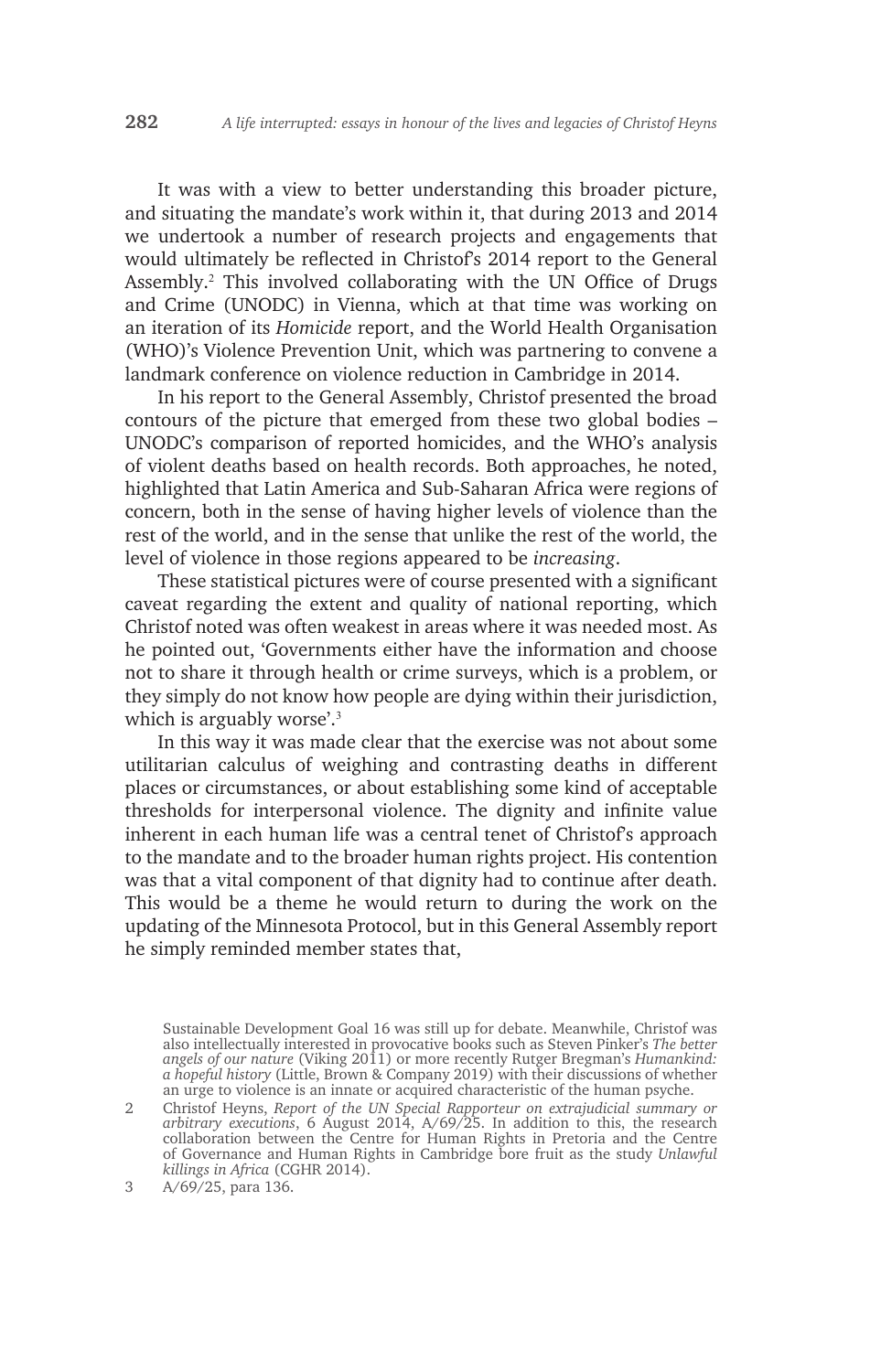[w] hile protecting the right to life is thus not merely about counting bodies, without reliable statistics it will in many cases not be possible to ensure that sensible policies are followed in the pursuit of prevention of and accountability for violations of the right to life. The contention here is that accounting for life, both in the sense of keeping count of life and death and in the sense of holding to account those responsible for violations, is a central part of the State's responsibility with regard to the right to life.4

The report made the case that there were three broad categories of benefit that could arise from having access to better statistics about the prevalence of violent death around the world: an *analytical* benefit, of better understanding the character of threats posed in different context, a *programmatic* benefit, of being able better to craft policy responses that might mitigate those risks in an appropriate manner, and (as a report from a human rights rapporteur might be expected to stress as the most important) a *normative and procedural* benefit of the counting process itself, which 'serves to make the point that all lives are of equal value, transcending national and other divides' and which underlines how in order effectively to protect life 'States must have knowledge of when and how lives have been lost and, where applicable, hold the perpetrators to account'.<sup>5</sup>

In what follows I shall begin with these three categories—the normative being about the world as we think it should be; the analytic being about understanding the world as it is; and the programmatic being about trying to effect change to bring the latter closer to the former—before turning again to the question of why the process of accounting for life should be thought of as central to efforts to safeguard the right to life.

#### **Normative values**

Collecting accurate information about the causes of deaths is a corollary of the duty to investigate – a duty which is a well-established component of the right to life and many other human rights. However, it is a corollary that has arguably not been followed through to the extent that could make significant contributions to protection.

There are contexts in which the obligation to count seems particularly clear, in the sense that there is recognised to be a direct reporting obligation about the death to either an internal or external party. Generally, these are contexts in which a state agent has been directly responsible for causing a death (outside of a situation of armed conflict) or where a death has occurred in a context where a state agent

<sup>4</sup> A/69/25, para 115.

<sup>5</sup> A/69/25, para 119.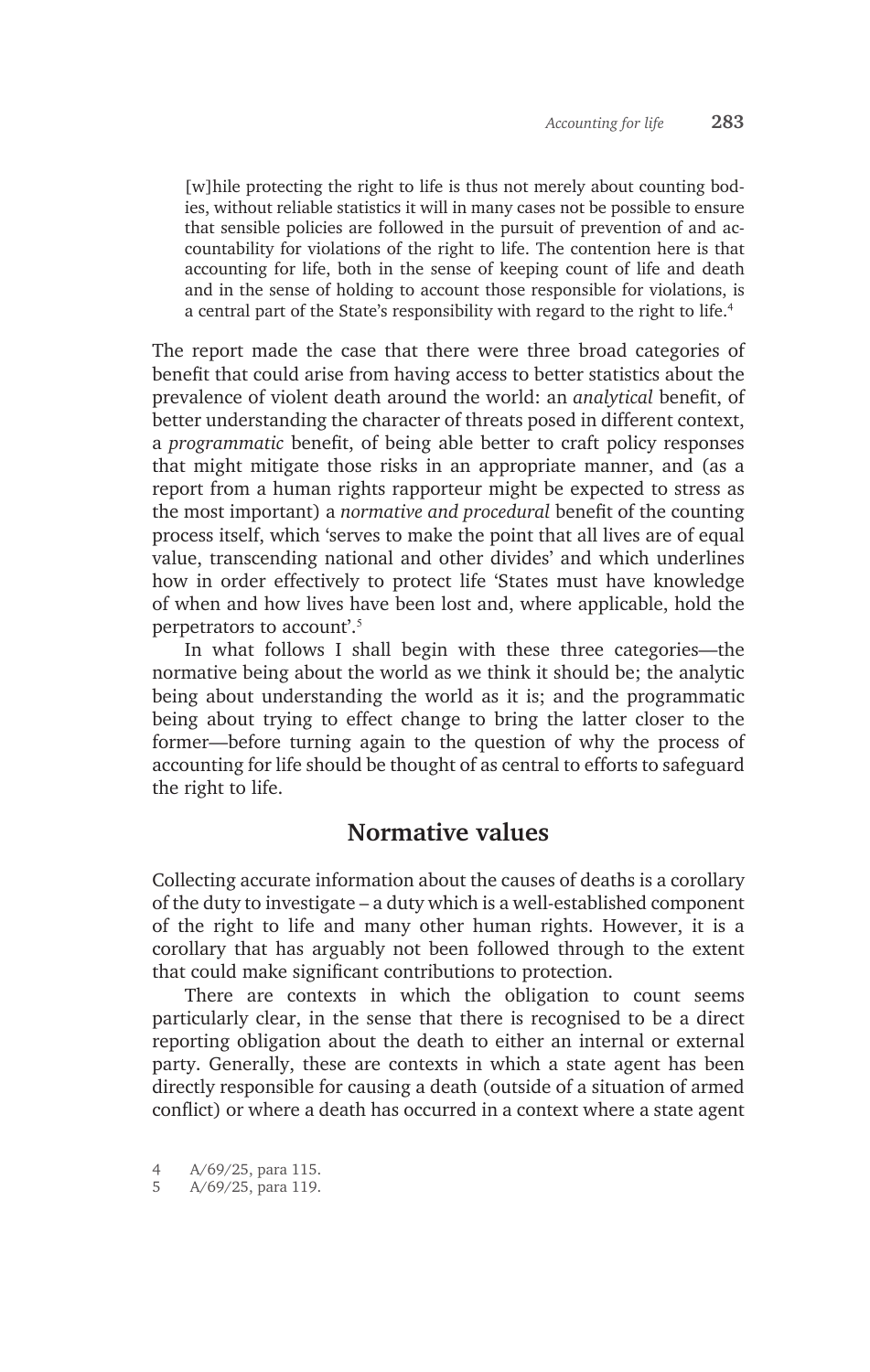exercised particular control over the deceased (such as in a custodial facility). Even during an armed conflict, a number of international humanitarian law provisions create obligations to record and to share information about persons dying in the power of the enemy or as a result of hostilities.<sup>6</sup>

In the sphere of policing, for example, the Basic Principles on the Use of Force and Firearms provide that law enforcement officials must promptly report internally to their superiors any incident in which an injury or death is caused by police use of force,<sup>7</sup> indeed any incident in which a firearm is used (regardless of its consequence).<sup>8</sup> The Basic Principles moreover require external reporting, stipulating that in cases of death and serious injury, 'a detailed report shall be sent promptly to the competent authorities responsible for administrative review and judicial control'.<sup>9</sup>

In a custodial setting, the reporting obligations are equally explicit. The Nelson Mandela Rules require that, notwithstanding any internal investigation, any custodial death, disappearance or serious injury must be reported without delay to judicial or other competent authority that is independent of the prison administration.<sup>10</sup> On the African continent, the Luanda Guidelines go further, requiring that, '[g]iven the control that the State exercises over persons held in police custody or pre-trial detention, States shall provide a satisfactory explanation, and make available information on the circumstances surrounding custody or detention, in every case of death or serious injury of persons who are deprived of their liberty'.<sup>11</sup>

More recent soft law, the UN Human Rights Guidance on Less-Lethal Weapons in Law Enforcement – guidance that Christof called for on numerous occasions and ultimately played a vital role in facilitating – has gone into more detail on the steps required beyond internal or external reporting and discussed an obligation to make such information public. This Guidance makes clear that states must monitor the use and effects of all weapons used for law enforcement purposes.<sup>12</sup> This should

<sup>6</sup> Geneva Convention I, art 16; Geneva Convention II, art 19; Geneva Convention IV, arts 129 and 131; Additional Protocol I, art 33. Also see the ICRC's discussion of Customary Rule 112.

<sup>7</sup> Basic Principles on Use of Force and Firearms by Law Enforcement Officials (1990), Principle 6.

<sup>8</sup> Basic Principles on Use of Force and Firearms by Law Enforcement Officials (1990), Principle 11(f).

<sup>9</sup> Basic Principles on Use of Force and Firearms by Law Enforcement Officials (1990), Principle 22.

<sup>10</sup> UN Standard Minimum Rules for the Treatment of Prisoners (the Nelson Mandela Rules) (2015) (A/RES/70/175, Annex), Rule 71.

<sup>11</sup> African Commission on Human and Peoples' Rights, Luanda Guidelines on the Conditions of Arrest, Police Custody and Pre-Trial Detention in Africa (2014), s 20.

<sup>12</sup> UN Human Rights Guidance on Less-Lethal Weapons in Law Enforcement (2020), s 4.3.1.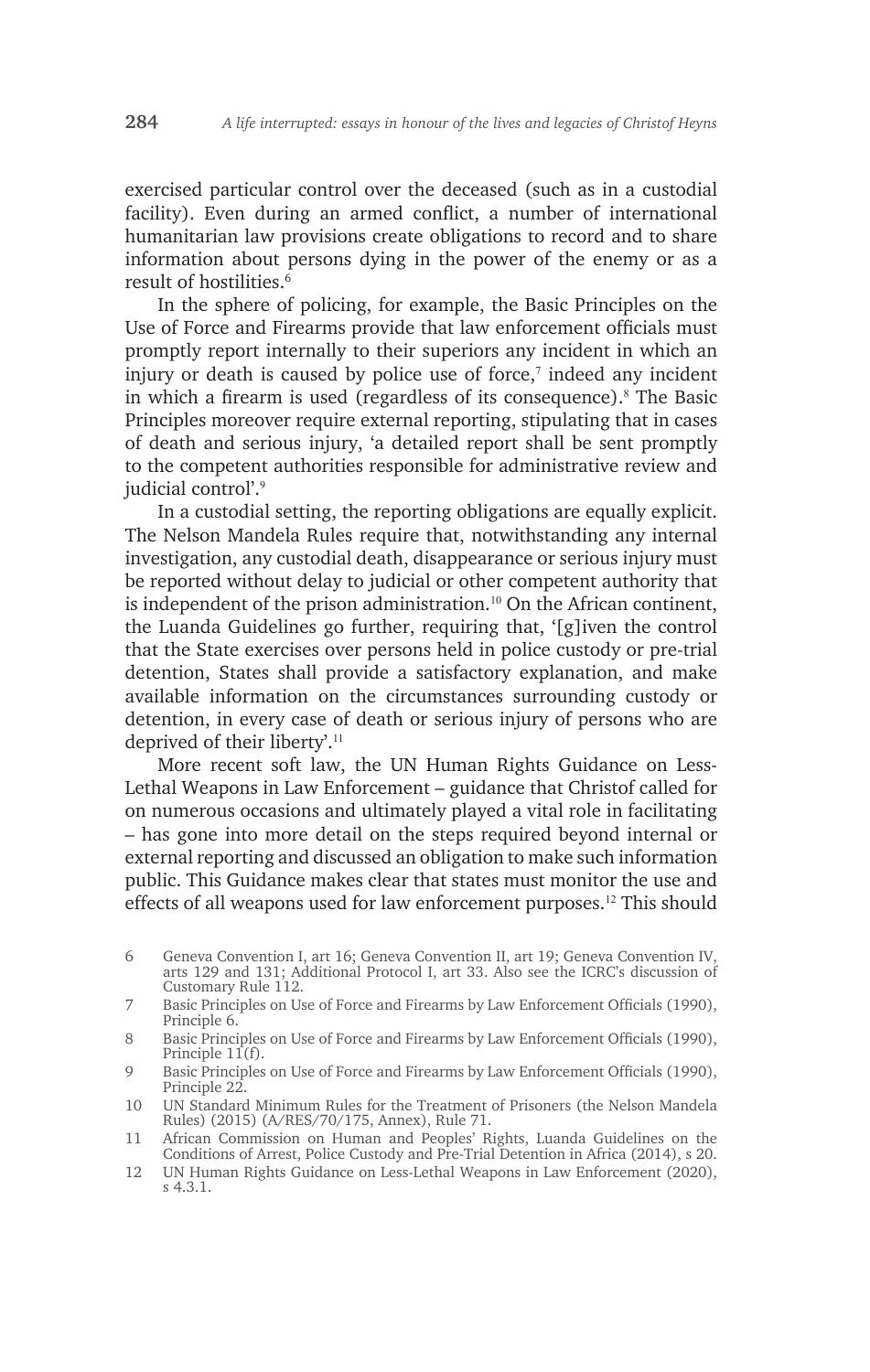include collecting contextual information about the circumstances of their use, and data about persons against whom force is used (disaggregated, for example, by age, sex/gender, disability and ethnic group).13 Importantly, the Guidance establishes that the results of this monitoring should be made public, including as a minimum national statistics on deaths and serious injuries relating to different categories of less-lethal weapons.<sup>14</sup>

However, even that minimum standard of data about deaths related to law enforcement activities is not widely respected around the world.15 In the absence of official data, various civil society sources of information have sprung up, as a means both of supplying important data and shaming official mechanisms into doing a better job. As one high-profile such initiative, the 'The Counted' collaboration between the *Guardian* and *Washington Post* newspapers aimed at collating information about lethal police shootings in the United States, began to gain traction, the Director of the FBI remarked to a Department of Justice summit on violent crime that it was 'ridiculous – embarrassing and ridiculous' that people could find details about the box-office ticketsales of a popular movie, or that the Centre for Disease Control could count cases of the flu, with greater accuracy than the US Government could count the number violent encounters between US police officers and civilians<sup>16</sup>

But the significance of 'accounting for life' is to cast the net wider than this. Of course, to say that the duty to investigate is particularly strong in certain cases is also to say that it is comparatively less important in others. This is where the human rights project (in contradistinction to the public health project) struggles to view all life as equal, all deaths as comparably deserving of explanation.

The Minnesota Protocol attempted to straddle this divide. After defining its scope – a potentially unlawful death – as primarily those

<sup>13</sup> UN Human Rights Guidance on Less-Lethal Weapons in Law Enforcement (2020), s 4.3.2.

<sup>14</sup> UN Human Rights Guidance on Less-Lethal Weapons in Law Enforcement (2020), s 4.3.2. The Guidance notes (s 4.4.2) that the anonymity of law enforcement officials and/or victims may be preserved where necessary and appropriate, but it cautions that the imposition of legitimate limitations on details should not be used as a justification for suppressing the publication of aggregate data.

<sup>15</sup> See A Osse & I Cano 'Police deadly use of firearms: an international comparison' (2017) 21(5) *International Journal of Human Rights* 629. After Anneke Osse's untimely death in 2019, several colleagues and friends, including Christof and myself, contributed to the creation of an international comparative project 'Lethal Force Monitor' (www.lethal-force-monitor.org), which continues this work, attempting to collate available information about official and unofficial national reporting on deaths following police contact.

<sup>16</sup> 'FBI chief: 'unacceptable' that Guardian has better data on police violence' *Guardian* (8 October 2015) available at: https://www.theguardian.com/us-news/2015/ oct/08/fbi-chief-says-ridiculous-guardian-washington-post-better-informationpolice-shootings (accessed 31 December 2021).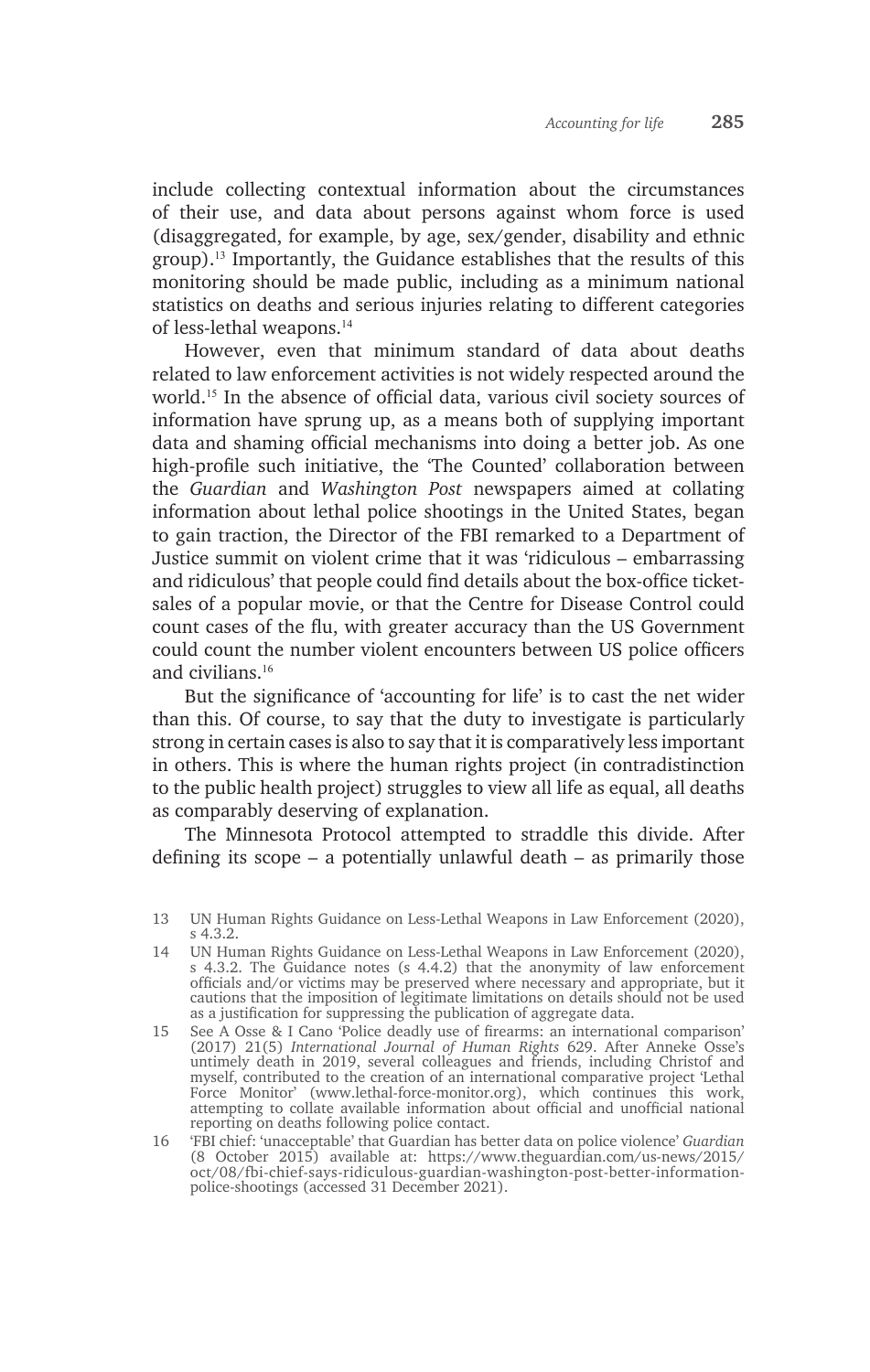situations where the death had been caused by the acts of a state agent, the death had occurred when a person was detained in some way by the state, or the death had occurred where the state may have failed to act with due diligence to protect life, the Protocol then further noted that '[t]here is also a general duty on the state to investigate any suspicious death, even where it is not alleged or suspected that the state caused the death or unlawfully failed to prevent it.'17 The implication seems to be that the standards of good practice set out in the Protocol for a death investigation would still apply in these cases.

In its General Comment on the Right to Life, the African Commission underlined that '[t]he failure of the State transparently to take all necessary measures to investigate suspicious deaths and all killings by State agents and to identify and hold accountable individuals or groups responsible for violations of the right to life constitutes in itself a violation by the State of that right'.<sup>18</sup> The Commission did not clarify what was meant by 'suspicious' in this context, but it seems broader than the scope of 'potentially unlawful' in the Minnesota Protocol.

The language in these examples is designed to highlight those cases where the state is suspected to be directly culpable, but nonetheless also to require some kind of action to deal with the proverbial 'body in the street with a knife in its back.' In those cases, some form of death investigation at the scene is a bare minimum. An investigation that also contributes information about the death into a broader body of knowledge about the circumstances of death is the beginning of a system of accounting for life.

The presentation and discussion of disaggregated statistics about violent death during human rights reporting of various kinds, whether before UN or regional treaty bodies, or during the Universal Periodic Review, is a practice that ought to be encouraged and enhanced. Meanwhile, beyond the sphere of human rights, as Christof highlighted in his 2014 report, the two broad areas of international affairs in which states are already required – or at least encouraged – to share such information are international public health (via the WHO's Global Health Estimates) and criminal justice (via the UN Survey of Crime Trends and Operations of Criminal Justice Systems, the UN-CTS). These global data-collection efforts are sustained as much by international communities of professional practice as they are by binding or even non-binding state commitments, but it is worth noting that, in the health sphere, recurring resolutions of the World Health Assembly since the mid-1990s have underlined the importance of the collection

<sup>17</sup> Minnesota Protocol on the Investigation of Potentially Unlawful Death (2016), para 2.

<sup>18</sup> African Commission on Human and Peoples' Rights, General Comment 3 on the Right to Life (2015) para 15.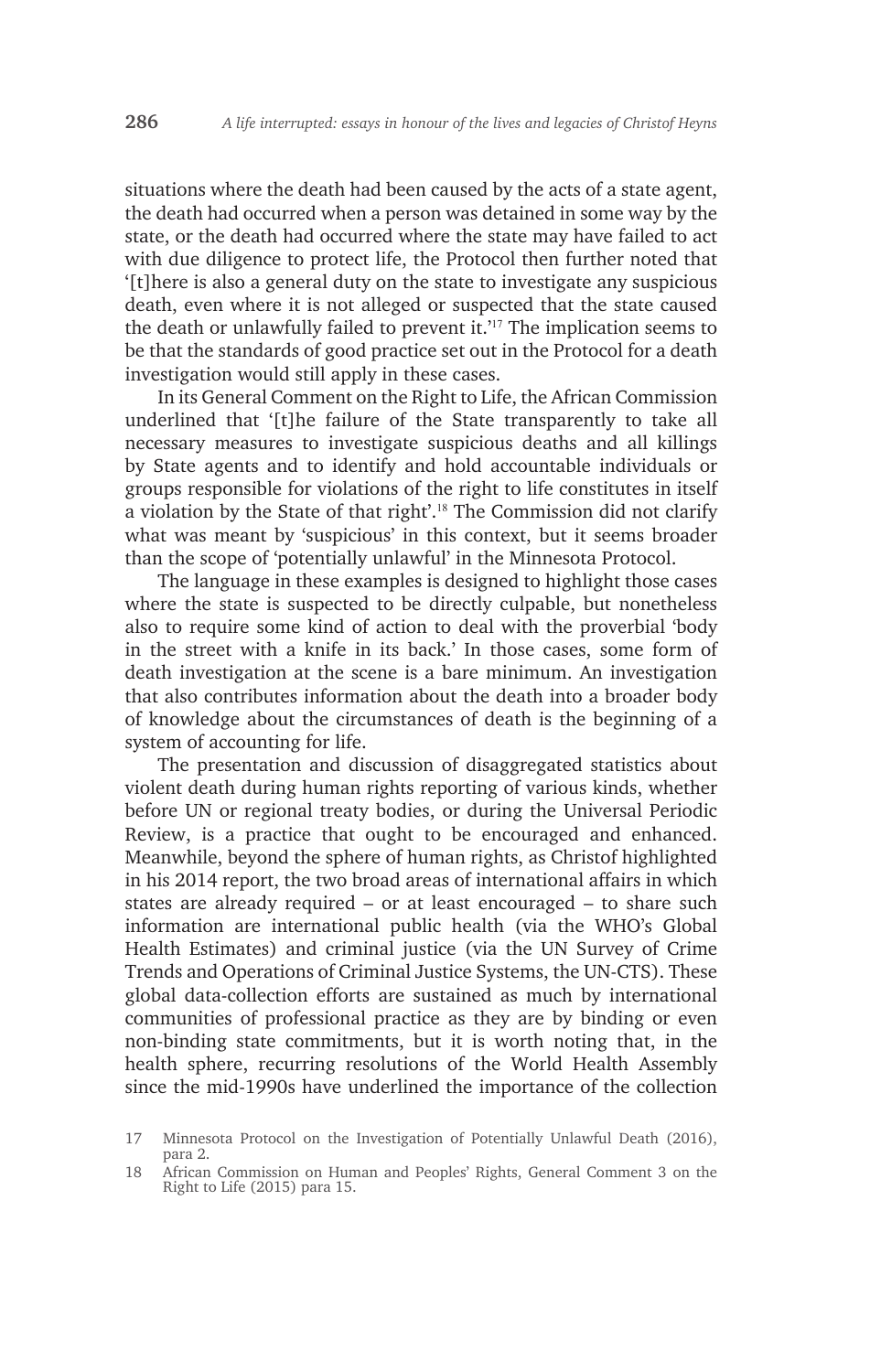and, as appropriate, dissemination of comparable and disaggregated data on the magnitude, risk and, protective factors, types, and health consequences of violence.19 Meanwhile criminal justice data collection and sharing has been trying to reach the same position of an agreed classification according to which to compare and contrast crime data, through the process of finalising the International Classification of Crime for Statistical Purposes.<sup>20</sup>

Global health reporting is currently more developed than international criminal justice data-sharing, but even there, as the COVID-19 pandemic has made cruelly evident, levels of state capacity to count deaths and to collect relevant data, as well as levels of compliance or cooperation with international reporting procedures, remain extremely uneven. But the principle that they *ought* to be collecting and sharing it is by and large more widely recognised for these populationlevel violent death statistics than for the more politically-sensitive 'right to life' cases.

# **Analytic potential**

The information collected in this way at global level allows bodies such as the WHO and UNODC to undertake periodic assessments of the overall burden of lethal violence around the world. The WHO estimates that 1.25m people died violent deaths in 2019, slightly more than those who died of tuberculosis or who died in road traffic accidents.<sup>21</sup>

From this global picture two striking patterns emerge: Firstly, more than half of these violent deaths were the result of self-inflicted injuries: suicide represents a frequently under-acknowledged proportion of violence around the world. The WHO has produced public health guidance on suicide-prevention, but there is also a clear connection with the state's duty to protect the right to life, especially in certain contexts.22 Secondly, of the remaining, non-self-inflicted, violent deaths, another striking fact is the contrast between the number of deaths that

<sup>19</sup> The seminal resolution recognising violence prevention as a public health priority was World Health Assembly Resolution WHA49.25 (1996). More recently Resolution WHA67.15 (2014) and Resolution WHA69.5 (2016) have urged the building up of national capacity within health systems to address these questions. With respect to health estimate reporting more broadly, see Gretchen Stevens et al. 'Guidelines for Accurate and Transparent Health Estimates Reporting: the GATHER statement' (2016) 388 *Lancet* e 19-23.

<sup>20</sup> See, for example, ECOSOC Resolution 2015/24 [E/RES/2015/24] (2015)

<sup>21</sup> Based on data available in the WHO's 2019 Global Health Estimates, https://www. who.int/data/gho/data/themes/mortality-and-global-health-estimates 31 December 2021).

<sup>22</sup> WHO *Preventing suicide: a global imperative* (2014). For an analysis of suicide prevention (in a custodial context) and right to life jurisprudence of the European Court, see G Cliquennois, S Snacken & D van Zyl Smit 'The European human rights system and the right to life seen through suicide prevention in places of detention: between risk management and punishment' (2021) *Human Rights Law Review* 1.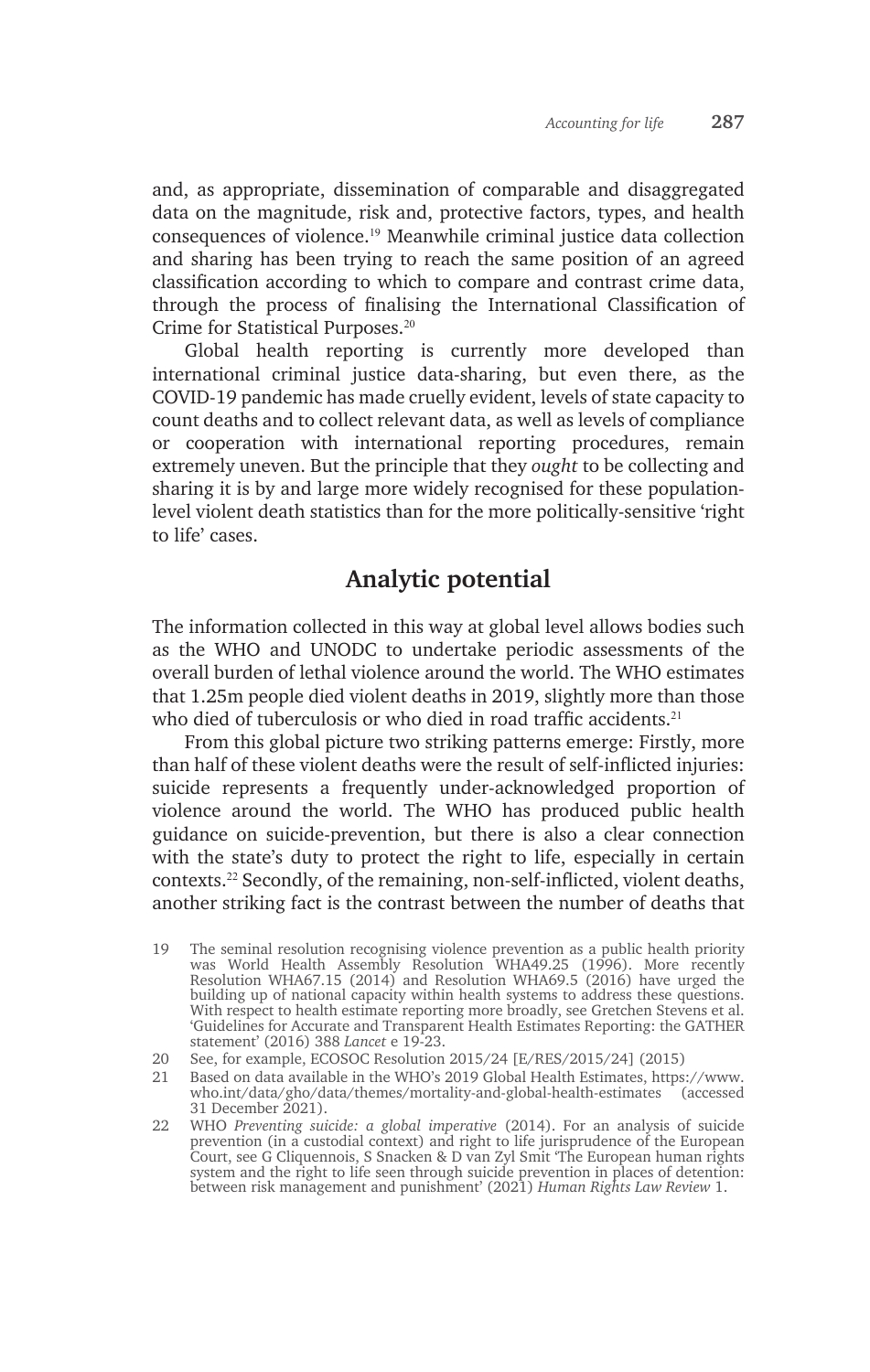result from interpersonal as opposed to 'collective' violence. It cuts against many people's intuition to find that a significant majority result from 'ordinary' criminal homicide rather than from large-scale armed violence or civic unrest.<sup>23</sup>

In addition to these insights about the type of events that make up the overall burden of violence, the global data also informs about geographic variation in the intensity of violence. As noted above, basic comparisons between different regions of the world can have a certain value in contextualising information about specific episodes of violence; meanwhile, longitudinal comparisons can play an important role in conversations about violence at all levels, from grassroots up to international policymakers. But the variances which emerge also serve to make a more fundamental point: that violence is not an immutable fact of life, but rather a symptom of social, economic, cultural, and political context in which it occurs.

This insight, which in public health discourse is referred to as the socio-ecological model of violence, leads to the consideration that these drivers of violence are themselves inherently susceptible to public policy intervention (which will be discussed below, under programmatic insights). But in order to design those policies effectively and sensitively, a very granular understanding of the context is required.

Over the past fifteen years, (since the Geneva Declaration on Armed Violence and Development was adopted in 2006) international organisations, NGOs and other practitioners have focussed attention on this analytic work. The contributions of agencies such as UNODC, UNDP, and the World Bank, and of NGOs such as the Small Arms Survey, Action on Armed Violence, and Saferworld have highlighted an analysis of interpersonal violence within both peacebuilding and development spheres.

But it has been with the adoption of the Sustainable Development Goals (SDGs), and the inclusion of a series of targets related to interpersonal violence, access to justice and the institutionalisation of human rights and good governance within Goal 16, that the review of salient information at local, national and international levels has been fully mainstreamed.

Because of the complexity and interconnectedness of the development agenda, information about violent deaths is not collected in isolation but rather is expected alongside data about other forms of vulnerability, data about the criminal justice system, and data about

<sup>23</sup> The proportions fluctuate year on year, and one cannot be as confident of this distinction as one could be of the distinction between self-inflicted and nonself-inflicted violence. It should also be underlined that the burden of 'collective violence' would only include direct 'battle deaths' rather than the full lethal toll of an armed conflict that could include deaths resulting from conflict-induced famine, disease or migrations.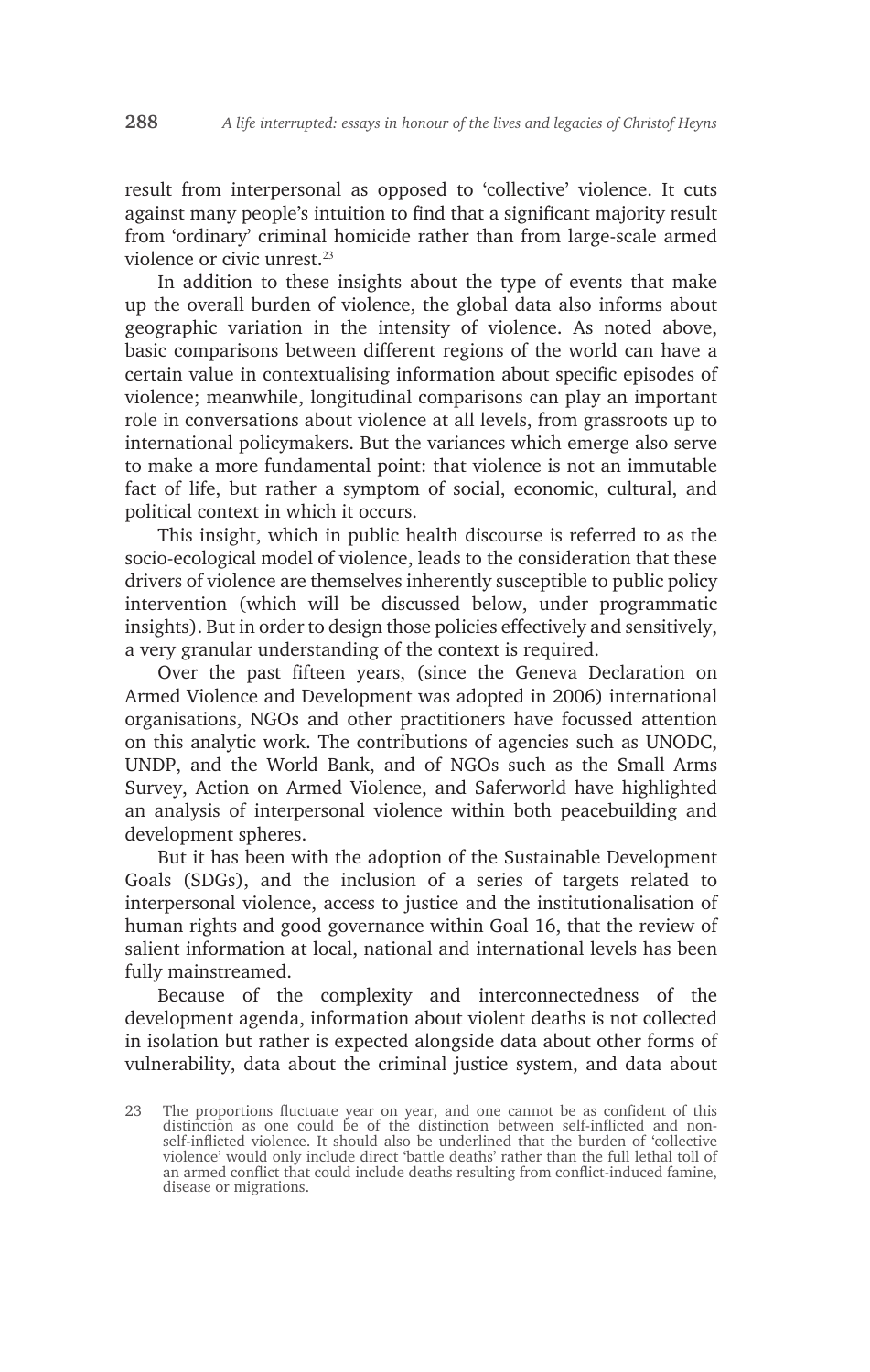the perceived legitimacy of governance institutions. Moreover, the structure of Goal 16 itself (along with Goal 17) underlines that an effective path to achieving peace, justice and effective governance must include developing capacity to account for life.<sup>24</sup>

It should be recalled that, set against many of these other factors, dead bodies are relatively easy to count, which is why we tend to privilege lethal violence as a proxy indicator for broader levels of violence within societies. But there are many forms of violence that are not so readily quantified. Allowing our analysis of the problem of violence to be reduced to the counting of bodies would significantly skew our understanding, and it is to the credit of the SDGs' indicator framework that it also attempts to collect information about other forms of violence (measured by victimisation surveying rather than reported crime data), and to review more subjective issues such as public perception of safety.

It is also worth underlining, given that the obligation to protect the right to life should be understood broadly so as not only to require measures to address direct threats to life but also other factors that prevent individuals from enjoying their right to life with dignity,25 that the SDGs also address a host of issues aside from crime and violence that can have an impact on the right to life and about which the collection and analysis of appropriate data can play a vital role. To take just one example, the most recent UN Sustainable Development Report includes the example of policymaking around where to allocate additional preand neo-natal healthcare services in Mongolia, based on available data about infant mortality in different regions of the country.<sup>26</sup>

The possibilities raised by such analysis for the greater protection of the right to life can be generalised as being the recognition of observable patterns of risk. The expectation is that states account for these risks – that they are capable of recognising them (the analytic part) and putting in place policies to attempt to avoid them (the programmatic part that will be discussed below). But the identification of the patterns themselves must accentuate the obligation to protect. The African Commission, for example, has noted that states are

<sup>24</sup> The SDGs include two targets directly related to 'accounting for life' both at the beginning and end of life, with SDG Target 16.9 focused on birth registration, and Target 17.19 focused on international partnerships to support statistical capacitybuilding, measured in part by the effectiveness of both birth and death registration. 25 Human Rights Committee, General Comment 36 on the right to life, para 26.

<sup>26</sup> UN, Sustainable Development Goals Report 2021, https://unstats.un.org/sdgs/ report/2021/The-Sustainable-Development-Goals-Report-2021.pdf (accessed 31 December 2021) at 5.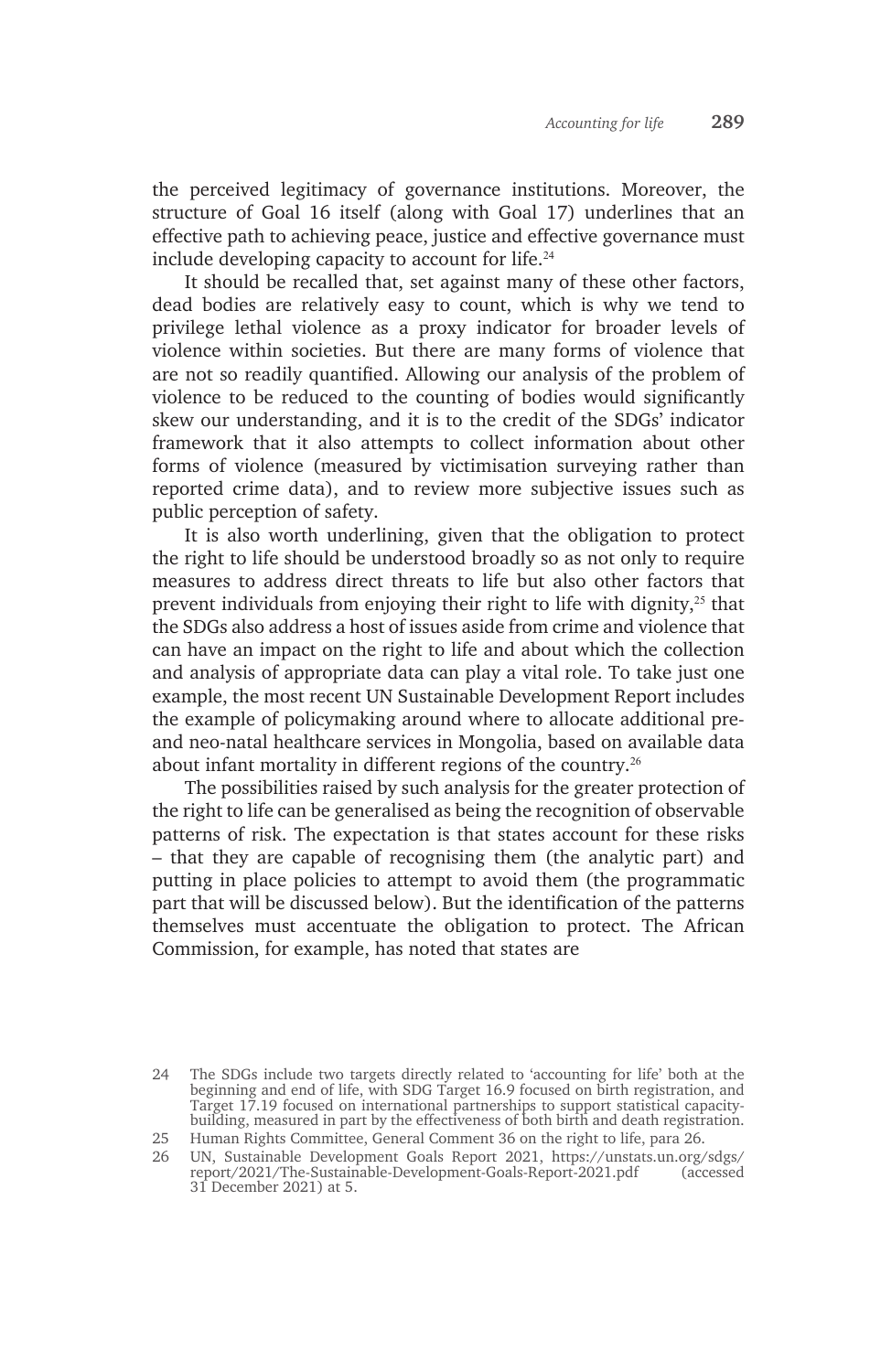responsible for killings by private individuals which are not adequately prevented, investigated or prosecuted by the authorities. These responsibilities are heightened when an observable pattern has been overlooked or ignored, such as is often the case with respect to mob-justice, gender-based violence, femicide, or harmful practices. States must take all appropriate measures effectively to respond to, prevent and eliminate such patterns or practices.<sup>27</sup>

## **Programmatic insights**

Analysis of the data can show where action is most needed, and information about the drivers of different forms of violence can suggest potentially effective interventions. The fields of criminology and public health both share a methodological preference for the controlled trial as a means of assessing the impact of such an intervention. Over the last twenty-five year a rapidly growing evidence base has been accumulating about '*what works to prevent violence?*' In more recent years this expertise and scholarship has been mainstreamed into the field of international development, converging with that sector's emphasis on monitoring and evaluation.

The intuition underlying Christof's 2014 report, and our subsequent work on 'freedom from violence', was that there are valuable lessons that could be learned from this field of evidence-based violence reduction. That the human rights approach of focussing retrospectively on individual cases and particularly on those where the state was proximately involved could be supplemented by the public-health or developmental approach of focussing prospectively on population-level drivers of violence and thinking about the broadest possible range of stakeholders. In what follows I highlight just a few examples of programmes designed from this broader viewpoint, focussing on those that draw upon careful and shared data-collection, or counting.

At the international level it may be seen that criminal justice and public health data is collated separately by different institutions (UNODC and WHO). That is not in and of itself problematic – those with an analytic research interest in the results can take the time to compare and contrast and draw different kinds of conclusion from the different datasets. However, more problematic is when the same disconnect occurs at a more operational level on the ground. Research conducted during the 1990s in the UK and in Denmark showed that between two-thirds and three-quarters of violence that resulted in hospital treatment was not known to the police.<sup>28</sup> It is a well-known

<sup>27</sup> African Commission on Human and Peoples' Rights, General Comment 3 on the Right to Life, para 39.

<sup>28</sup> C Florence & others 'Effectiveness of anonymised information sharing and use in health service, police, and local government partnership for preventing violence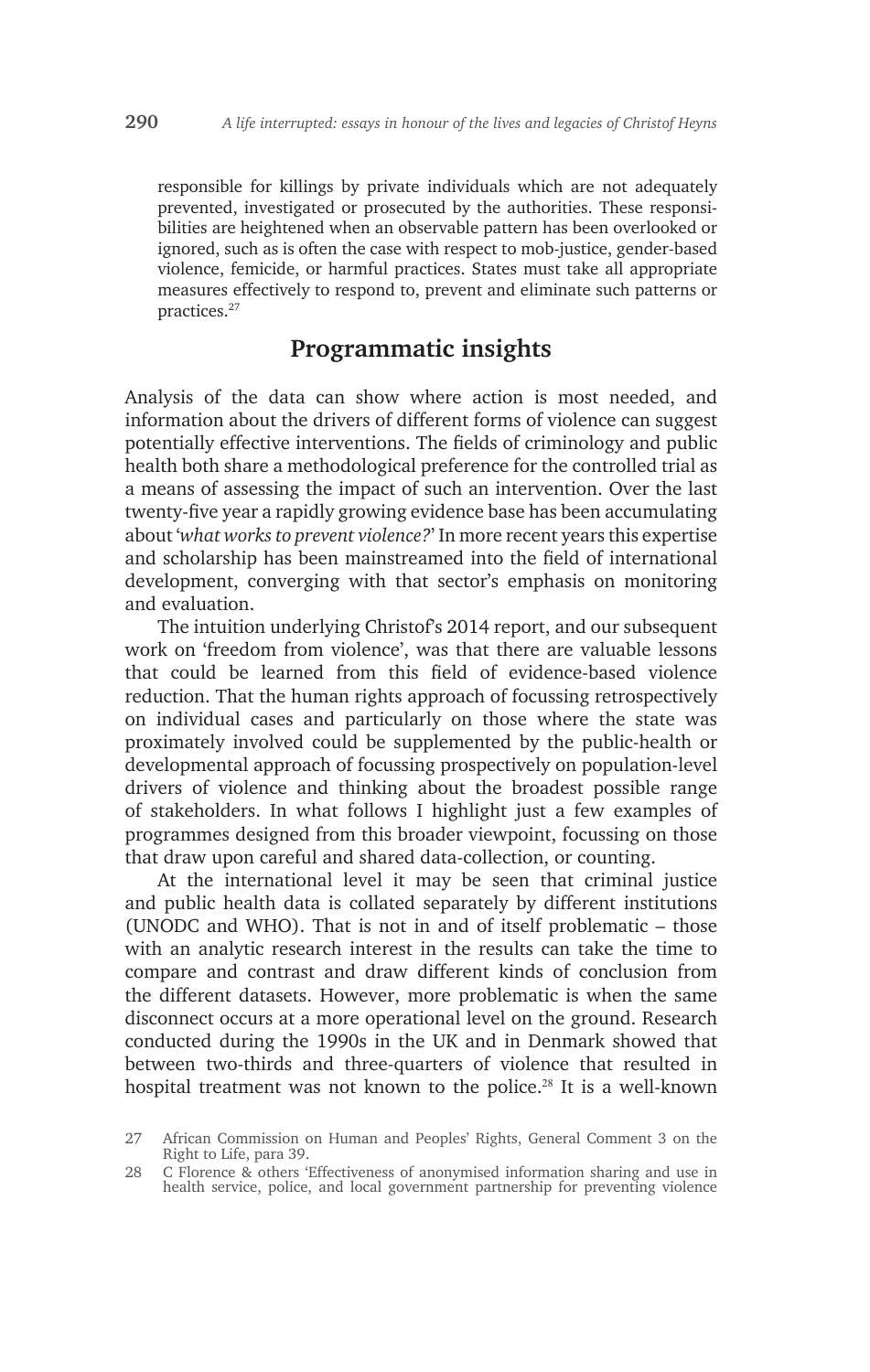and frequently caveated point that criminal justice data will underrepresent the true burden of violence because many victims of violent crime choose not to report their victimisation, for a whole host of reasons ranging from stigmatisation to lack of trust in the police. Those issues of perception of and access to justice are themselves concerns for human rights advocates. But, in the meantime, there are still potentially valuable insights about the character of violence in a given location that are not contributing to law enforcement's prevention strategies.

In the UK, the 1998 Crime and Disorder Act placed a legal obligation on police, local government, and the National Health Service (NHS) to collaborate to develop and implement joint crime reduction strategies. A particularly dynamic example of such a partnership was created in the city of Cardiff. What has become known as the 'Cardiff Model of Violence Prevention' sought to address the information gap by ensuring that anonymised data about violence – concerning the precise violence location, time, weapon and numbers of assailants – was shared between emergency health departments and crime analysts, allowing a Violence Prevention Board, with stakeholders from both health and criminal justice sectors, to make informed decisions about violence prevention strategy.29 Police strategies could include adjustments to patrol routes, employing more police in the city rather than the suburbs, targeting problematic areas, and informing the public of the use of closed circuit television (CCTV). In an evaluation of the impact of the initiative against a number of comparison cities in the UK over the same period, it was found that the Cardiff programme was associated with an estimated 42% fewer woundings recorded by the police four years after implementation.<sup>30</sup>

The Cardiff example is particularly striking because the whole logic of the intervention is geared around the collection and sharing of relevant information about violence – about institutionalising the process of accounting for life and threats to life. But there are many other examples of policies or projects that have directly addressed a specific driver of violence.

A frequent example of such a public policy relates to the better regulation of alcohol. This had been studied in various ways in places where alcohol was already significantly controlled, and it had been shown that changes can have a noticeable but not dramatic impact on levels of violence. However, in the early 2000s an opportunity

related injury: experimental study and time series analysis' (2011) 342(3313) *British Medical Journal* at 2.

<sup>29</sup> A short policy briefing concerning the core elements of the Cardiff model can be found here: https://www.cardiff.ac.uk/\_\_data/assets/pdf\_file/0012/1034130/ VRG-Cardiff-Model-Briefing-WEB2-002.pdf (accessed 31 December 2021).

<sup>30</sup> Florence & others (n 28) at 8.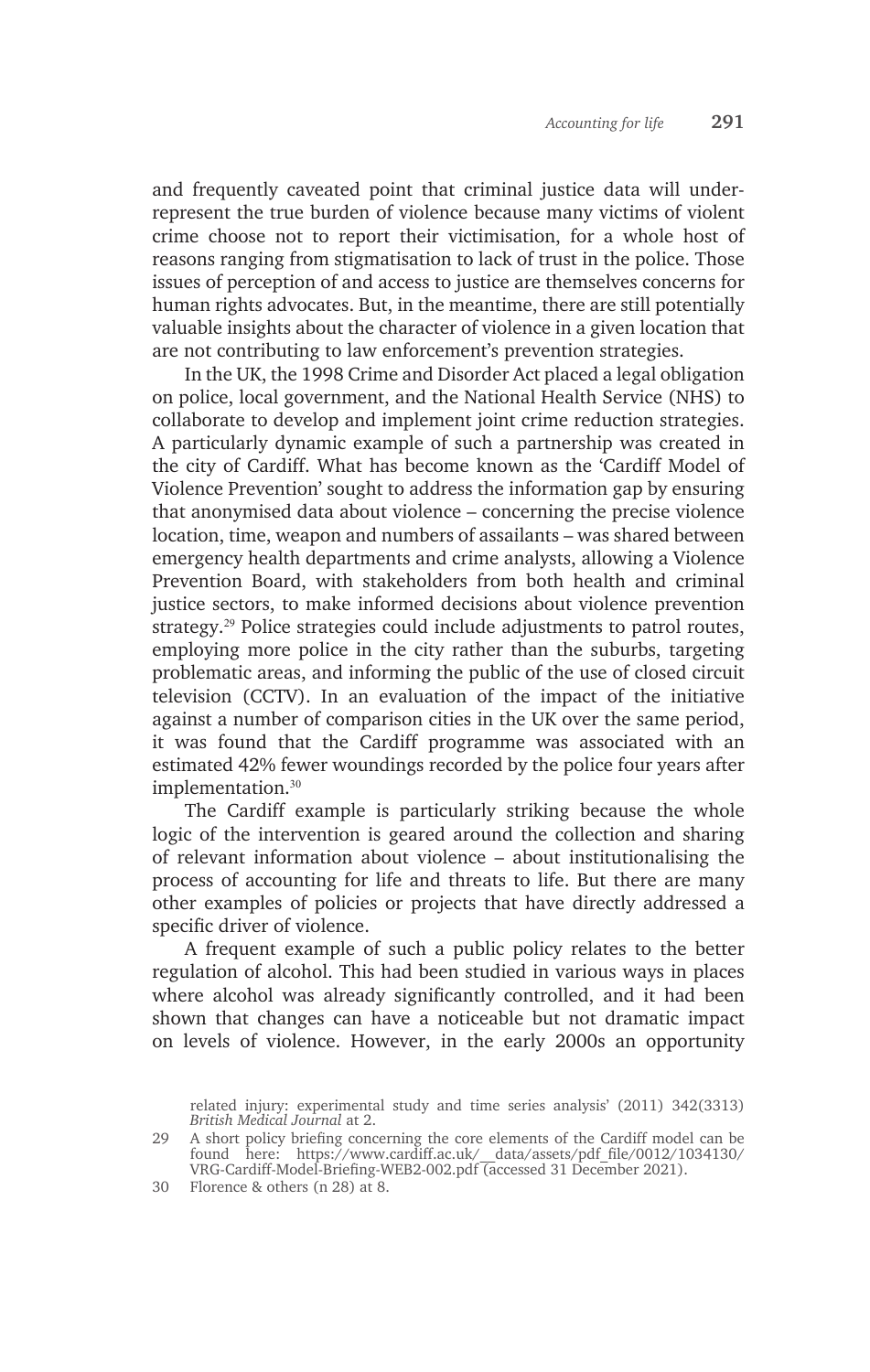existed to study the effect of a move to regulate the sale of alcohol in a developing context where it was previously relatively uncontrolled.<sup>31</sup> Diadema, an industrial city of 360,000 close to São Paulo, in 1999 had one of the highest murder rates in Brazil (103 per 100,000), of which police statistics estimated 65% were alcohol-related, and most occurred in or close to bars between the hours of 11pm and 6am. Concerned by the high murder rate, in 2002 the Mayor introduced new legislation that enforced the closure of all bars in the city at 11pm, ending what until then had been the practice of most establishments to remain open 24 hours a day. The results were almost immediately felt (and subsequently documented in a peer-reviewed study) – with levels of homicide dropping by nearly a half. There were also noticeable decreases in traffic accidents, assaults against women, and alcoholrelated hospital admissions.<sup>32</sup>

Other projects have not relied upon a change of public policy but have instead sought to affect behaviour at a more local level. Some of the most impressive initiatives in this space have been aimed at better understanding what programmes can be shown to be effective in reducing sexual and gender-based violence against women and girls.<sup>33</sup> These have included community-level activism, couples' interventions, economic empowerment initiatives, school-based programmes, individual self-defence or other skills building.

Programmes and policy initiatives conceived, trialled and eventually implemented on the basis of this 'what works?' philosophy can range across the spectrum from questions of early childhood development to municipal service delivery. The role of the police as only one among many potential agents of change has been recognised within the emerging community of practice around crime and violence prevention.34 This has also overlapped with a trend within police departments around the world to seek to improve their effectiveness in respect of a wide range of outcomes with reference to controlled trials and experimentation, with 'Evidence-Based Policing' becoming the

<sup>31</sup> The summary that follows is taken from the impact study undertaken into the new legislation, see S Duailibi & others 'The effect of restricting opening hours on alcohol-related violence' (2007) 97(12) *American Journal of Public Health* 2276.

<sup>32</sup> Duailibi (n 31) 2277f. Duailibi and his colleagues show that the impact on homicide is statistically significant regardless of whether underlying trends (such as socioeconomic drivers of crime) are controlled for. Moreover, the impact seems to have been greater than the (also identified) impact of Brazil's national firearms control legislation of 2004.

<sup>33</sup> A flagship programme in this regard has been funded by the UK Department for International Development (DFID). See generally R Jewkes & others *Effective design and implementation elements in interventions to prevent violence against women and girls* (January 2020) https://www.whatworks.co.za/documents/publications/373 intervention-report19-02-20/file (accessed 31 December 2021).

<sup>34</sup> South Africa's 2016 White Paper on Safety and Security is an example in this regard at national level. At regional level, in 2018 SADC adopted Regional Guidelines on Crime and Violence Prevention which adopted a similar philosophy.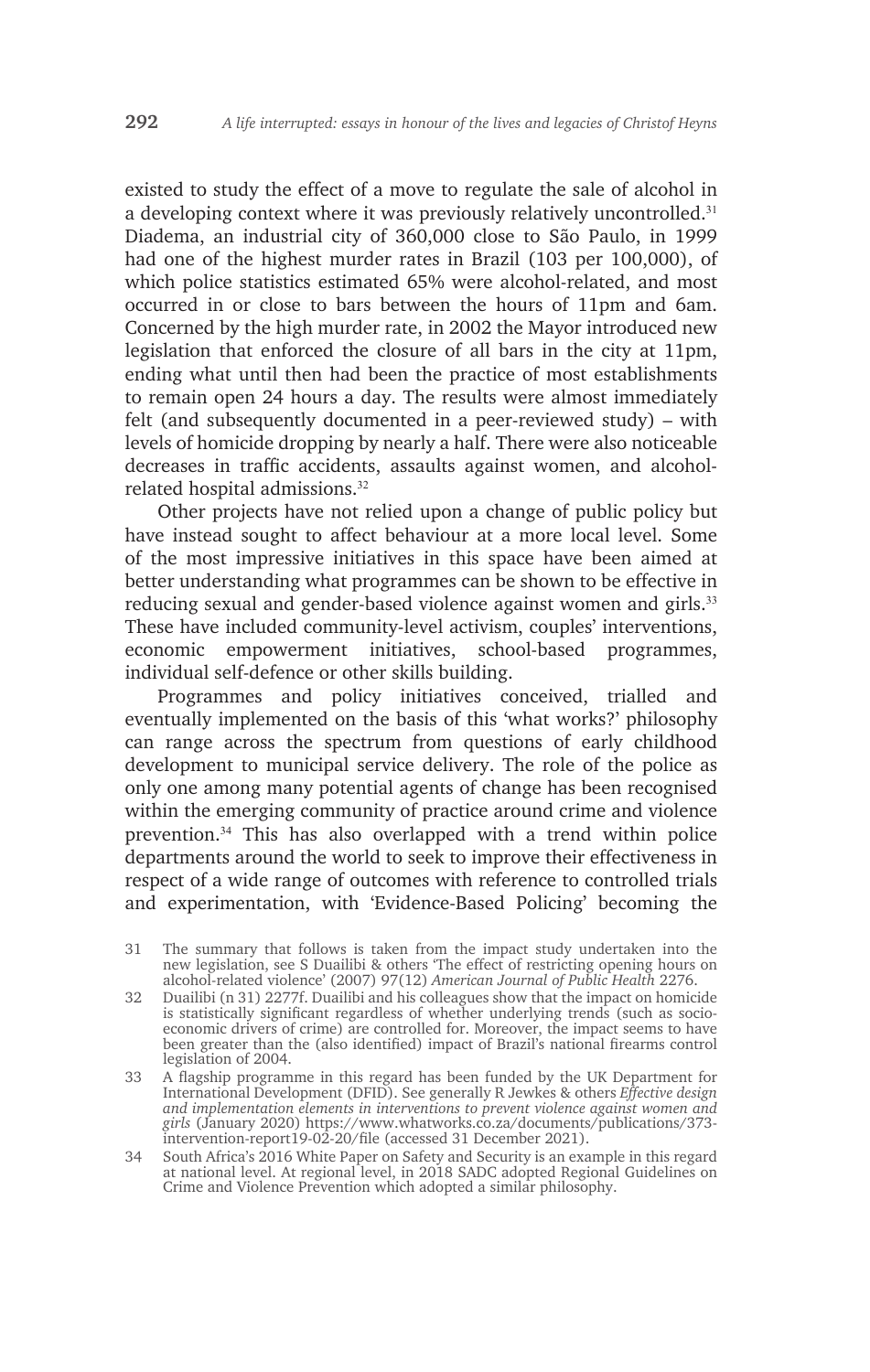latest organisational objective. Perhaps the archetypal example of an evidence-based policing initiative, and one that, like the Cardiff model, relies upon accurate and granular counting of crime in specific places, is the idea of hot-spot policing. This is based on the insight that crime can be a highly clustered phenomenon, and that by focussing policing resources on those few locations authorities can achieve significant reductions of crime, importantly without displacing the crime into surrounding areas.<sup>35</sup>

### **Combating impunity**

Accountability, as Christof and I conceived of it, essentially consists of asking three kinds of question: (i) what happened and who was responsible? (ii) who suffered and how can their suffering be remedied? and (iii) what can be done to prevent this from happening again in the future?36 Evaluating the processes and considering the results of the pursuit of accountability in specific cases makes up a significant proportion of the work of any international system for the protection of human rights. But by highlighting the responsibility to account for life, the system can emphasise the importance of asking all three of these questions in the broadest possible way.

Moreover, the public sharing of data about these questions itself ensures another form of accountability, that is the accountability of transparency and comparability. Bringing together all the available information – whether about the death penalty, or about legislation on the use of force or peaceful assembly – and allowing policymakers, civil society practitioners, journalists and scholars to draw upon that information, was a form of accountability to which Christof was extremely dedicated.<sup>37</sup> Ensuring that every violent death (and indeed any other kind of death recognised to be of international concern) is recorded and that information about them is collated both at national and international level is a natural extension of this project.

Answering the 'what happened?' and 'who was affected?' questions in a transparent fashion also allows a range of stakeholders to weigh in on the 'what should be done?' questions. This might take the form of programmatic design, as discussed above, or, in a more abstract way, may involve the setting of targets. Ultimately Christof's recommendation

<sup>35</sup> For a systematic review of the significant literature on hotspot policing, see Anthony Braga & others 'Hot spots policing of small geographic areas effects on crime' (2019) 15 *Campbell Systematic Reviews* 1046.

<sup>36</sup> See T Probert & C Heyns (eds) *National commissions of inquiry in Africa* (PULP 2020).

<sup>37</sup> The two global databases that he and Stuart Casey-Maslen have designed, www. policinglaw.info and www.rightofassembly.info, were models of this, but drew inspiration from the example of www.deathpenaltyworldwide.org.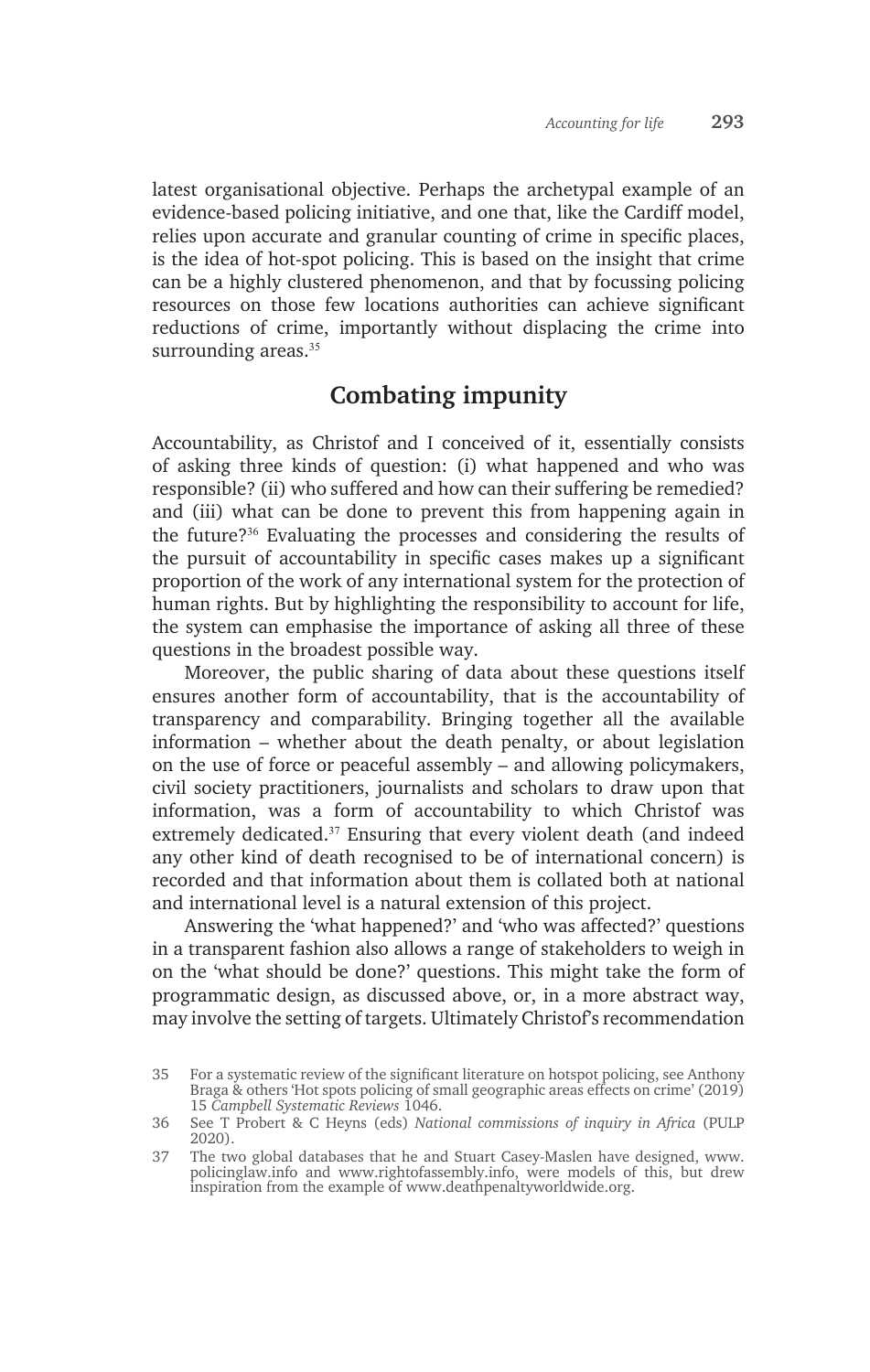that SDG 16 should be drafted so as to include an ambitious numerical target with respect to violence reduction was not acted upon by member states.<sup>38</sup> However, as noted above, the broad character of Goal 16 and its indicator framework does establish a pattern of good practice with respect to the kind of information that ought to be considered when pursuing the objective of greater safety.

This broader objective of community safety will itself contribute toward greater enjoyment of the right to life, but there is also the tantalising prospect of using the same kind of translation from analysis to programming with respect to deaths that would more classically be thought of as extrajudicial killings. That is, to adopt the development practitioner's approach to a question such as the use of force in law enforcement, and to ask 'what works to prevent excessive force?' One can see these questions becoming more salient within human rights practice, both with the possibilities of new technologies and with a greater focus on impact assessments and understanding exactly how initiatives such as human rights trainings are effective in shaping attitudes and behaviour.

Of course, none of this is to argue that the human rights system does not already care about the body in the street with a knife in its back, or that it stops caring once it has been established that it was not a state agent that did the stabbing. There is a natural subsidiarity principle at play: with a commodity as precious as international attention, it is important to focus on those cases where there are the greatest asymmetries of power. But a strong potential shorthand for understanding the state's obligation with respect to the right to life is to say that they have to *care* about life. The state is not expected to prevent every death: in situations where their own agents are involved they are expected to take all possible precautionary measures to avoid causing a death; where they knew or ought to have known about a threat to life they are expected to take steps reasonably within their power to prevent it; in other situations where they find out about a death, they are supposed to investigate to find out what caused it. In this sense every death should be a matter of state concern even if not of state responsibility.

One of the key legacies of Christof's time as mandate-holder was his emphasis on the importance of death investigations of all sorts, and on accountability – the idea that the failure to investigate a suspicious death amounts *in and of itself* to a violation of the right to life, because

<sup>38</sup> At the time of Christof's 2014 report there was a proposal to frame Target 16.1 as halving levels of violent death. See A/69/265 paras 141 and 145. Also see M Eisner & A Nivette 'How to reduce the global homicide rate to 2 per 100,000 by 2060' in R Loeber & BC Welsh (eds) *The future of criminology* (OUP 2012).